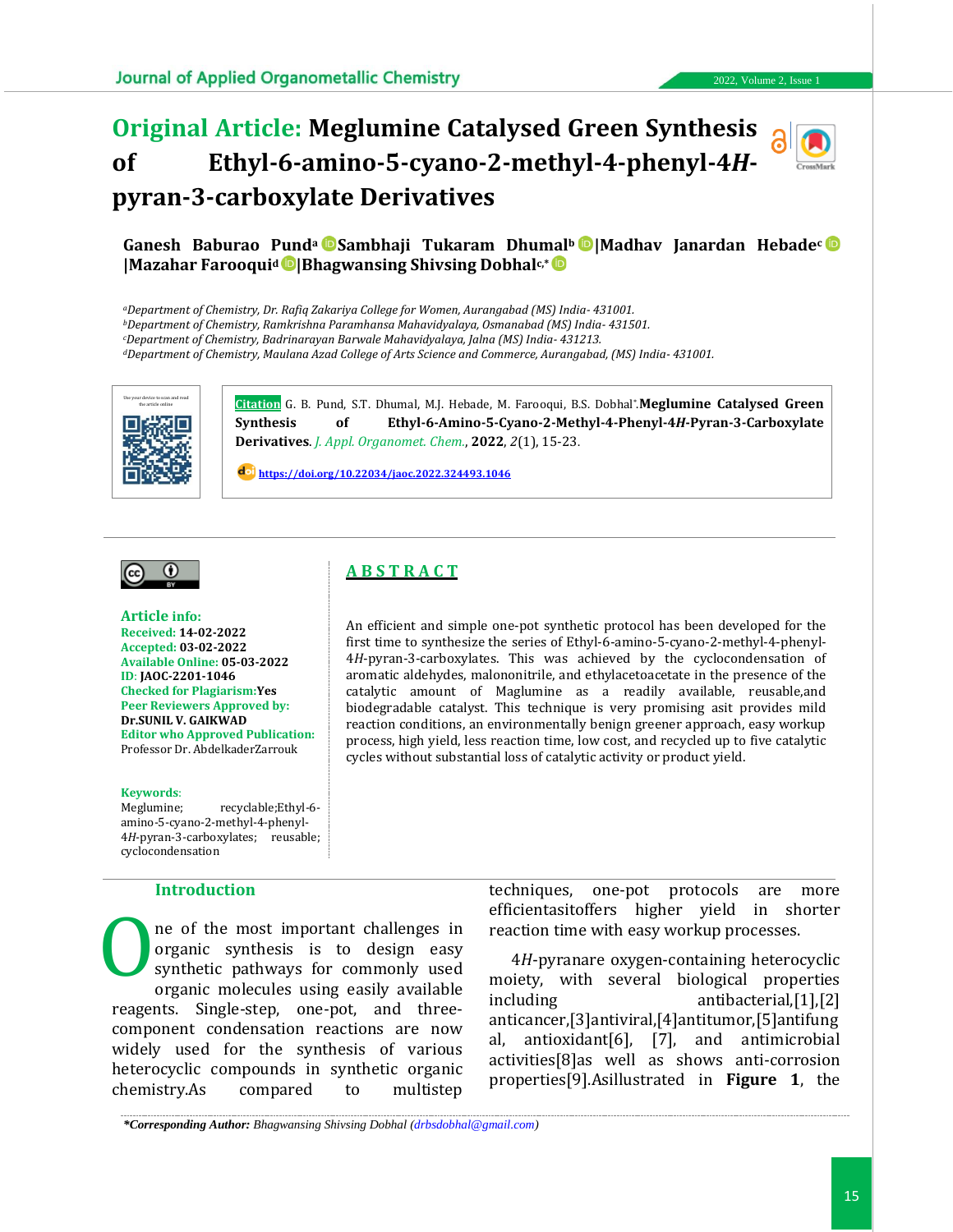pyran scaffold acts as asignificant structural motif in various bioactive compounds such as beta-lapachone,alpha-

lapachone,zanamivir,laninamivir.

Correspondingly, derivatives of 4*H*-pyrans have been found as highly bioactive compounds

because of their biodegradable abilities. They are alsofound in cosmetics, dyes, pigments,and agrochemicals[10].Consequently,the organic community has been encouraged to discover an excellent method for the synthesis of 4*H*-pyran.



**Figure 1.**Some pharmacologically active derivatives of pyran

A review of the literature indicates that 4*H*pyran could be synthesized by several different protocols, which includethe two-step approachas well as the one-pot threecomponent system.Mostly, 4*H*-pyrans are synthesized by a one-pot cyclocondensationreaction in betweenan aromatic aldehyde, malononitrile, and ethylacetoacetatein presence of a basic catalyst.This synthetic approachwas involved in presence of various catalysts such as BaFe12O19@IM,[11]PPh3,[12]Potassium fluoride,[13]Mg/La mixed oxide,[14] tetramethylguanidine- [bmim][BF4],[15]potassium phthalimide,[16]molecular sieve-supported zinc,[17]BNFe<sub>3</sub>O<sub>4</sub>,[18]Silica Supported V2O5,[19]thiourea dioxide[20]and Baker's yeast.[21]However, these above-mentioned protocols have one or more disadvantages, and the majority of therequired heating conditions

and provide moderate yields even after a considerable reaction time. This clearly indicates that there is still scope for improvement in terms of developing an effective and environmentally friendly protocol for the synthesis of 4*H*-pyrans.

Hence, we have planned to synthesize Ethyl 6-amino-5-cyano-2-methyl-4-phenyl-4*H*-pyran-3-carboxylateby using Meglumine as a catalyst.The presence of hydroxyl groupsand an amino groupfrom the Meglumine tends to activate the nucleophilicas well as electrophilic centers, which helps inhydrogen bonding and electron donation.Meglumine shows fantastic propertiessuch as low toxicity, biodegradability, physiological inertness, reusability, low cost, and non-corrosion nature.Because of the above findings andour ongoing efforts [22-25] to developenvironment-friendly synthetic methods for various reactions, herein,we present Meglumine as a biodegradable catalyst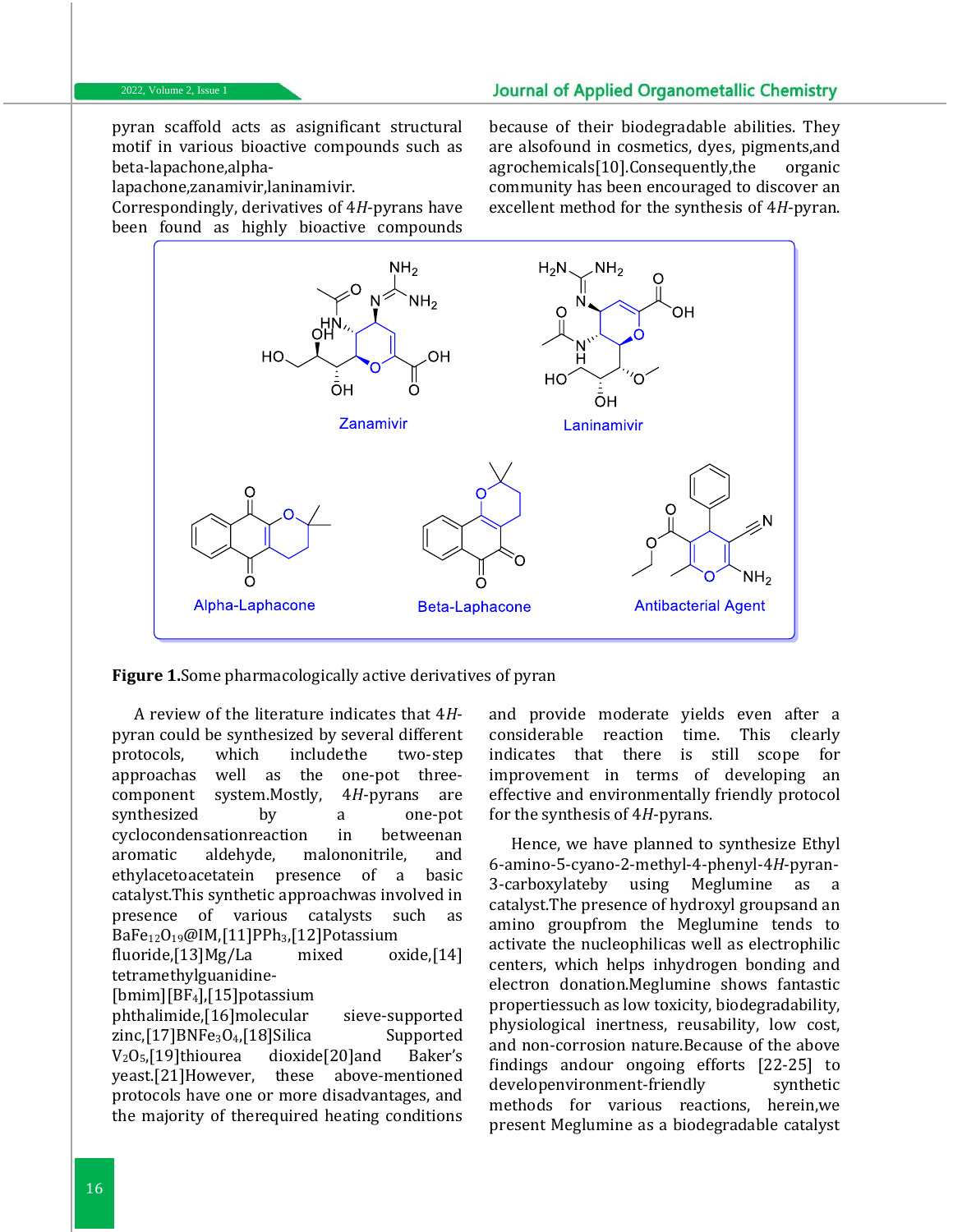for one-pot synthesis of ethyl 6-amino-5-cyano-2-methyl-4-phenyl-4*H*-pyran-3 carboxylatebyreactingaromatic

aldehydes,malononitrile,andethylacetoacetatei n Ethanol:Water at room temperature.



#### **Figure 2.**Structure of Meglumine Catalyst

#### **Results and Discussion**

The synthesis of Ethyl 6-amino-5-cyano-2 methyl-4-phenyl-4*H*-pyran-3-

carboxylatederivativeswas achieved by reacting substituted aromatic benzaldehydes**(1a-l)** with malononitrile**(2)** and ethylacetoacetate**(3)**in ethanol:water in the presence of Meglumine as

a catalyst. The product was obtained after stirring the reaction mixture for30-35 minutes at room temperature. Ethyl 6-amino-5-cyano-2 methyl-4-phenyl-4*H*-pyran-3-

carboxylatederivatives**(4a-l)** were obtainedwith high purity and better toexcellent yields, as shown in **Scheme 1.**



**Scheme 1.** Synthesis of 4*H*-pyran using Meglumine catalyst

The structures of all the newly synthesized Ethyl 6-amino-5-cyano-2-methyl-4-phenyl-4*H*-pyran-3-carboxylates(**4a-l**) are depicted in **Figure 3.**

Optimization of the reaction parameters was performed bymodel reaction of benzaldehyde**(1a)**, malononitrile **(2)**, and ethylacetoacetate **(3)** as shown below.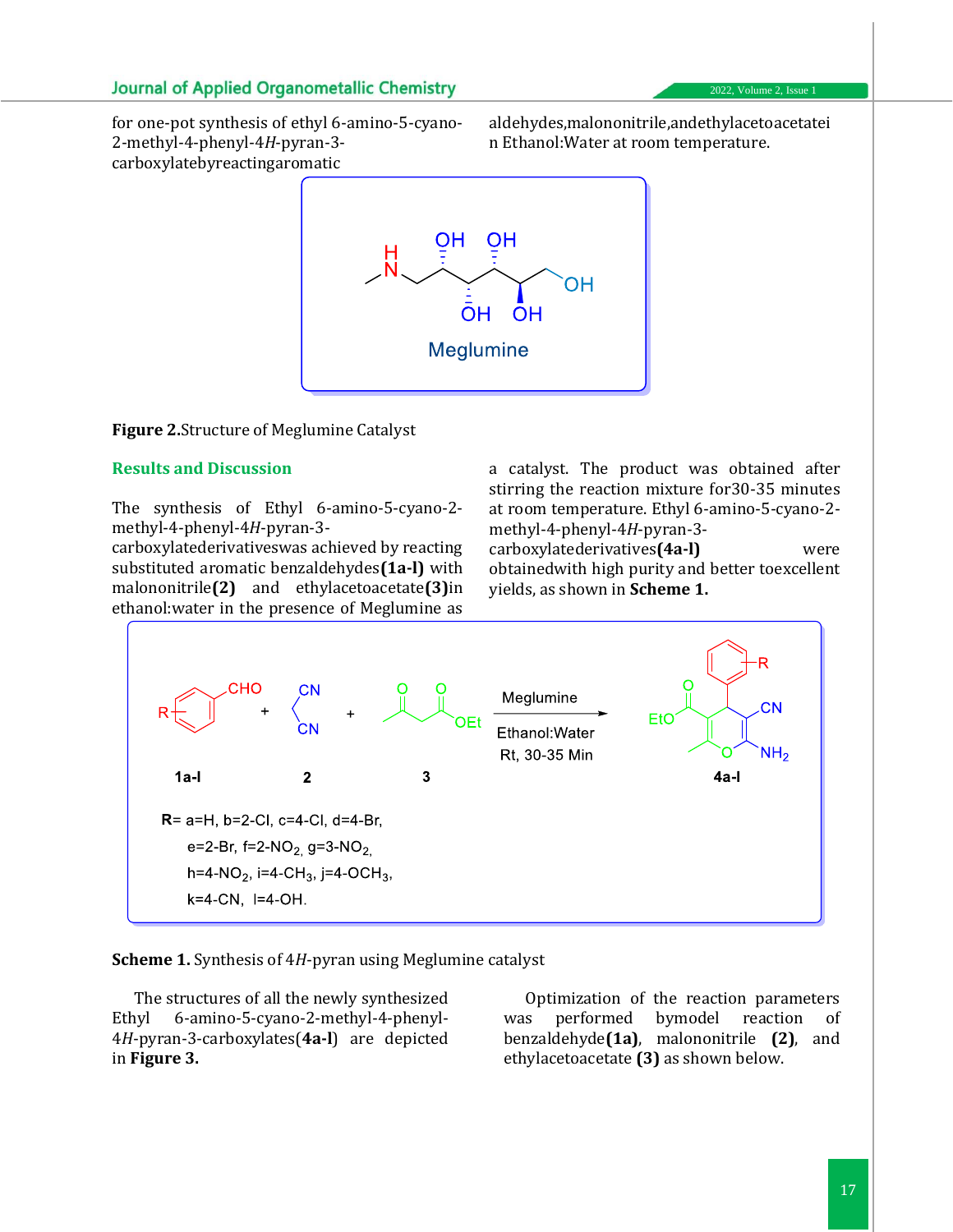



**Figure 3.** Structures of the synthesized Ethyl 6-amino-5-cyano-2-methyl-4-phenyl-4*H*-pyran-3 carboxylate derivatives (**4a-l**)



**Scheme 2.** Model reaction for Synthesis of 4*H*-pyran

Firstly, we have considered solvent parameters and observed reactions in different solvents like water, methanol, PEG-400, and ethanol as protic solvents as well as DCM, DMF, and acetonitrile as aprotic solvents. We observed that the solvent has an important role in the progress of the reaction. The reaction with ethanol:water gave the corresponding product in good yields, whereas the findings with other solvents such as DCM, DMF, and acetonitrile, yielded the product **4a** in fewer quantities, neither PEG-400 nor water were particularly given good results.Further,it has beendecided the impressive and ideal solvent for this conversion was aqueous ethanol (water:ethanol, 9:1, v/v).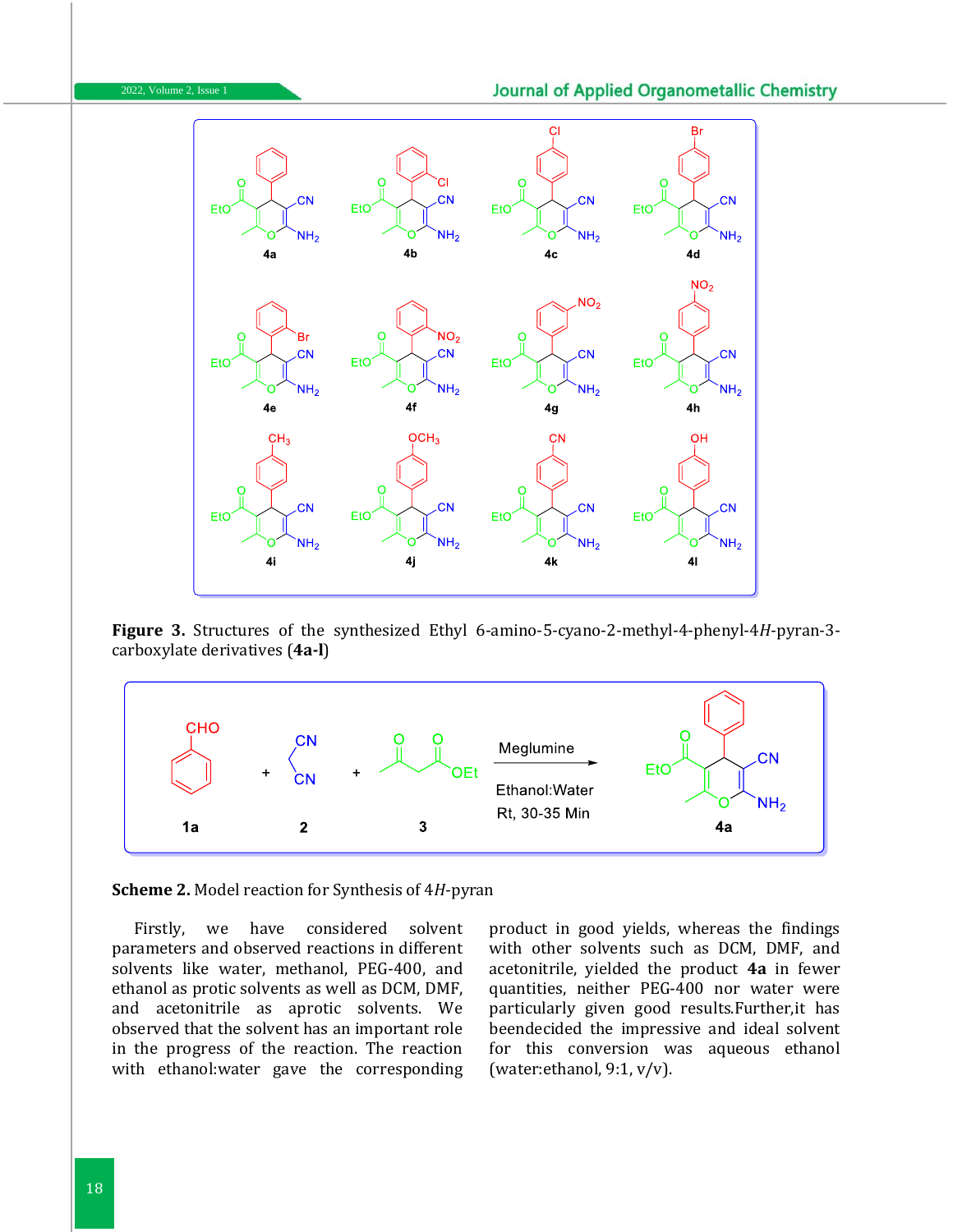| <b>Entry</b> | <b>Solvent</b>      | Catalyst(mol%) | Yield <sup>b</sup> (%) |
|--------------|---------------------|----------------|------------------------|
|              | Water               | 10% Meglumine  | N R                    |
|              | Methanol            | 10% Meglumine  | 74                     |
| 3            | Ethanol             | 10% Meglumine  | 79                     |
| 4            | <b>PEG-400</b>      | 10% Meglumine  | 58                     |
| 5            | <b>DCM</b>          | 10% Meglumine  | 26                     |
| 6            | <b>DMF</b>          | 10% Meglumine  | 29                     |
|              | Acetonitrile        | 10% Meglumine  | 31                     |
| 8            | Ethanol: Water(1:1) | 10% Meglumine  | 79                     |
| 9            | Ethanol: Water(9:1) | 5% Meglumine   | 90                     |
| 10           | Ethanol: Water(9:1) | 10% Meglumine  | 96                     |
| 11           | Ethanol: Water(9:1) | 15% Meglumine  | 93                     |
| 12           | Ethanol: Water(9:1) | No catalyst    | 09                     |

**Table 1.**Screening of reaction conditions with respect to solvent and catalyst loading **4a<sup>a</sup>**

<sup>a</sup>**Reactionconditions:**Benzaldehyde (1mmol), Malononitrile (1mmol), Ethylacetoacetate(1mmol), 10mol% Meglumine in 5 mL ethanol: water, at room temperature for 30-35 min. bIsolated yields, NR: No Reaction

However, in the model reaction, the influence of catalyst loading was also investigated. The results revealed that a catalyst concentration of 10mol% was a great choice for this process. Increasing the catalyst concentration 10 to 15mol% resulted in a low effect on yield and not be further increased.When the reaction was conducted with reducing amounts of catalyst, the yield of **4a** could not be further increased.Under optimized conditions when the standard reaction was performed in absence of Megluminethere was less conversion of reactants to products after stirring at room temperature(**Table 1**, entry 12).

This result motivates us to investigate the methods for synthesis of Ethyl 6-amino-5 cyano-2-methyl-4-phenyl-4*H*-pyran-3 carboxylates from substituted benzaldehydes,malononitrile, and ethylacetoacetate using a 10mol%Meglumine catalyst and ethanol:water as a solvent in an optimized reaction condition.

The recyclability of the meglumine catalyst was further examined for the standard reaction of benzaldehyde (**1a**), malononitrile (**2**), and ethylacetoacetate(**3**) in ethanol:water solvent at room temperature for 30-35 minutes. The results are shown in **Figure 4**.

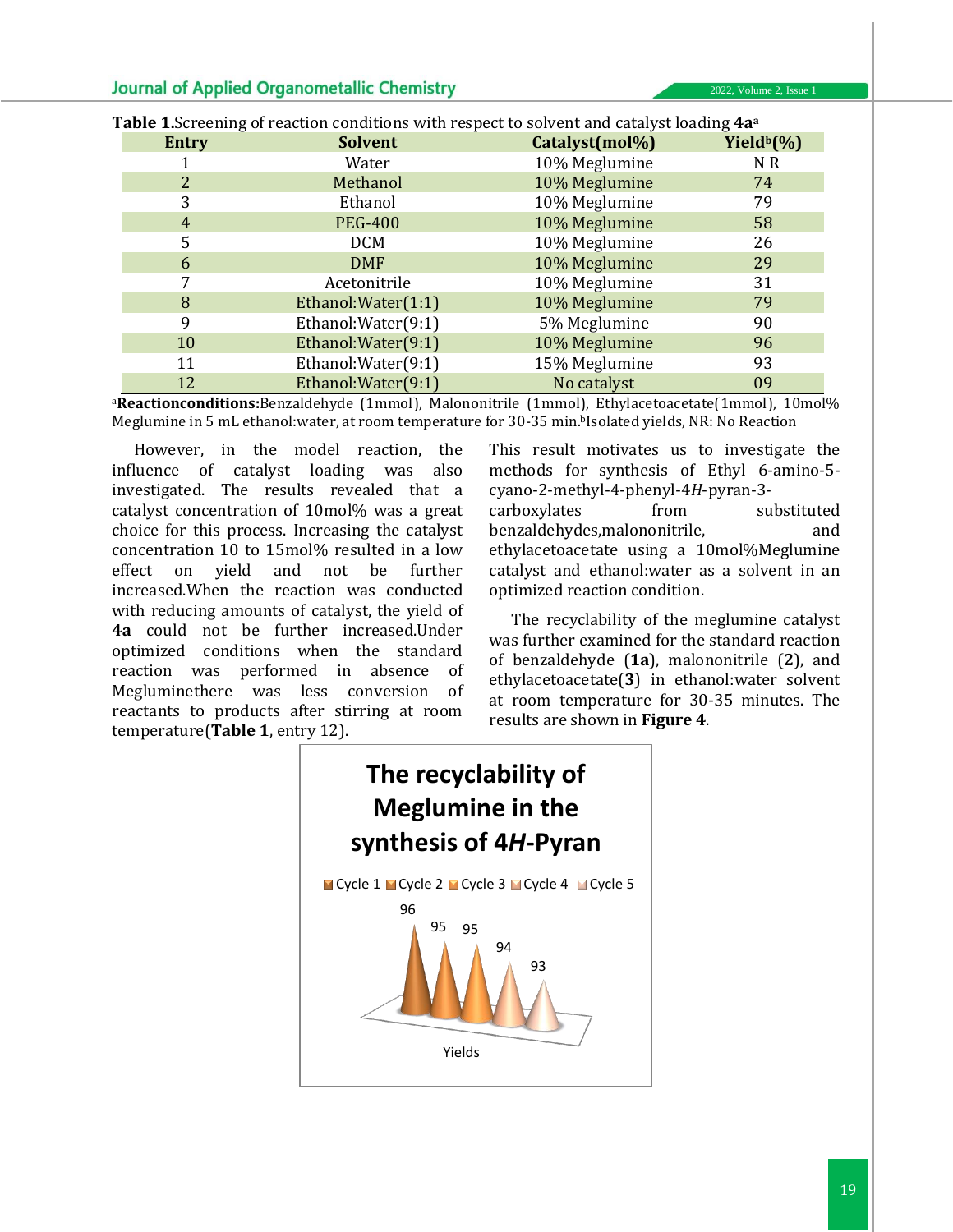**Figure 4.**The recyclability of Meglumine<sup>a</sup> in the synthesis of 4*H*-pyran

After the completion of the reaction, the catalyst was recovered andthe filtrate was dried. The recovered catalyst was reused after drying for the next run. The catalyst was reused for four runs, and the target compounds were formed in yields (96% to 94%) in their corresponding reaction periods in each and every reaction.

The plausible mechanism for the synthesis of Ethyl 6-amino-5-cyano-2-methyl-4-phenyl-4*H*-

pyran-3-carboxylate(**4a**)as shown in **Scheme 3**, involves the proton abstraction of the active methylene group of malononitrile by the Meglumineindicated as **A**, later it reacts with benzaldehyde involves the dehydration resulting in the formation of **B**, which on the attack of active methylene group of ethylacetoacetateto form **C**, after that abstraction of hydrogen by Meglumine from **C** and **D** to form desired product **E**.



**Scheme 3.** Plausible mechanism for the synthesis of Ethyl 6-amino-5-cyano-2-methyl-4-phenyl-4*H*pyran-3-carboxylatederivative(**4a**)

## **Conclusion**

Finally, by utilizing Meglumine as a green and recyclable catalyst, we designed a mild, rapid, and environmentally sustainable synthesis process for Ethyl 6-amino-5-cyano-2-methyl-4 phenyl-4*H*-pyran-3-carboxylate **(4a-l)** from aromatic benzaldehyde, malononitrile, and ethylacetoacetate.Simple reaction conditions, no side reactions, and high yield product formation are all essential features of the technique. For the synthesis of Ethyl 6-amino-5 cyano-2-methyl-4-phenyl-4*H*-pyran-3-

carboxylate, the current technique is an alternative to traditional methods. The catalyst was retrieved several times without losing catalytic activity, resulting in a cost-effective method.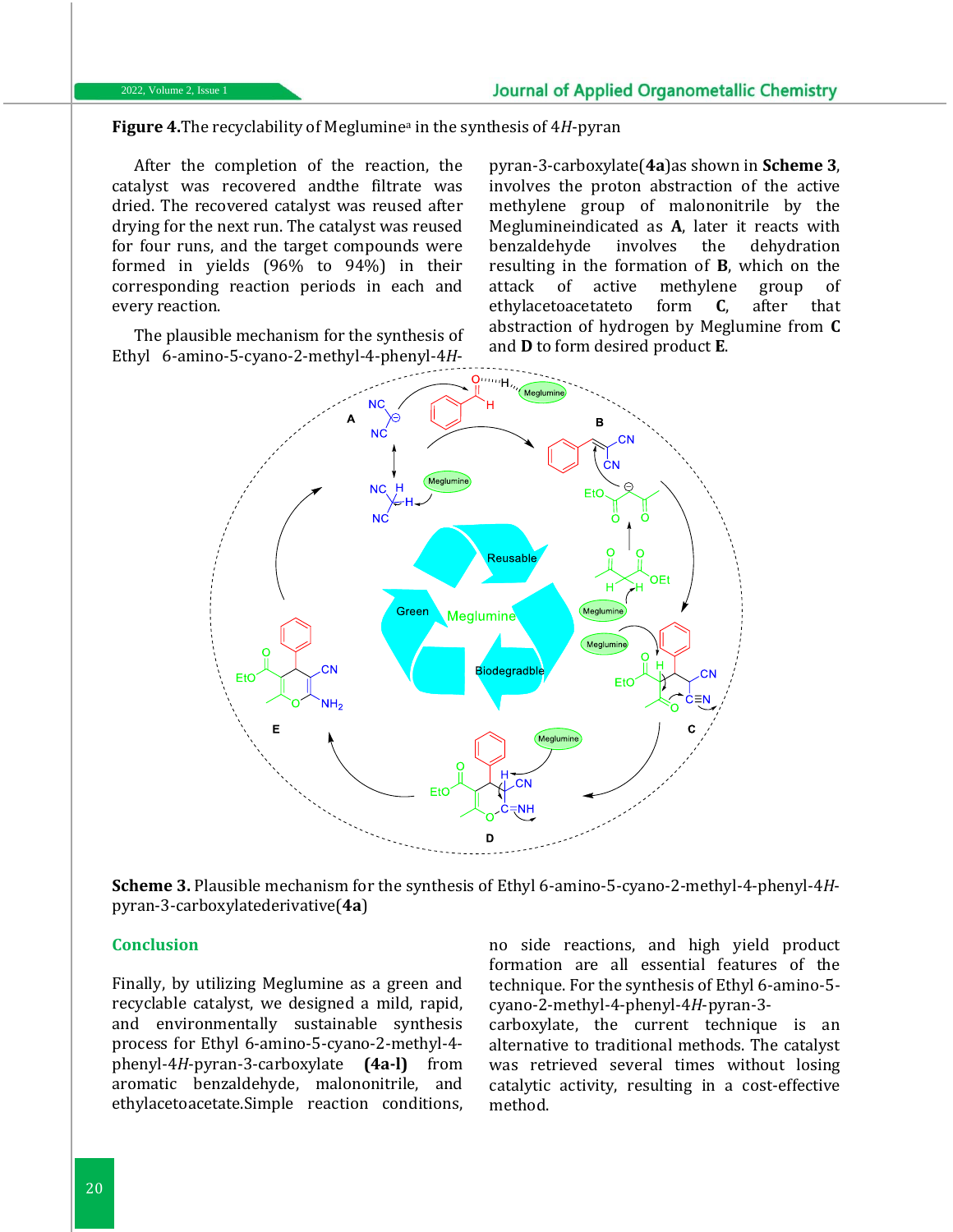#### **Experimental**

## *General experimental procedure for the synthesis of ethyl 6-amino-5-cyano-2-methyl-4-phenyl-4Hpyran-3-carboxylate*

In a dry and clean 50mL round bottom flask, a mixture of substituted benzaldehyde (1 mmol), malononitrile (1mmol), and ethylacetoacetate(1mmol) was stirred in 5 mL ethanol:water as a solvent along with Meglumine(10 mole%) as a catalyst at room temperature for 30-35 min. The progress of the reaction was monitored by thin-layer chromatography. After the completion of the reaction, the reaction mixture was poured oncrushed ice, which was then filtered. The crude product was crystallized using ethanol to yield pure 6-amino-5-cyano-2-methyl-4 phenyl-4*H*-pyran-3-carboxylate.The melting points of the products are in good agreement with those described in the literature[26-32].

## *Ethyl 6-amino-5-cyano-2-methyl-4-phenyl-4Hpyran-3-carboxylate (4a)*

The compound **(4a)** was synthesized with Megluminecatalyzed reaction in betweenbenzaldehyde**(1a)**,malononitrile**(2)**an dethylacetoacetate**(3)** aswhite solid; yield 96%; Mp 190-192<sup>o</sup>C; <sup>1</sup>H NMR (300 MHz, CDCl<sub>3</sub>)δ (ppm):1.00-1.03 (t, 3H, CH3-CH2-), 2.31 (s, 3H, CH3), 3.92-3.99 (m, 2H, CH2-CH3), 4.37 (s, 1H, pyran-H), 4.40 (s, 2H, NH2), 7.12-7.24 (m, 5H, Ar-H).;<sup>13</sup>C NMR (75 MHz, CDCl<sub>3</sub>)δ (ppm) :12.86, 17.37, 37.74, 59.65, 76.00, 106.98, 117.80, 126.17, 126.49, 127.56, 142.73, 155.76, 156.39, 164.84.; LCMS (ESI+) calcd. for  $C_{16}H_{16}N_2O_3(M+H)^{2}$ : 285.12; found 285.14.

### *Ethyl 6-amino-4-(4-chlorophenyl)-5-cyano-2 methyl-4H-pyran-3-carboxylate (4c)*

The compound **(4c)** was synthesized with Megluminecatalyzed reaction in between4 chlorobenzaldehyde**(1c)**,malononitrile**(2)**andet hylacetoacetate**(3)** as light yellow solid; yield 94%; mp 138-139oC;1H-NMR (300 MHz, CDCl3)δ (ppm) :1.03-1.05(t, 3H,CH3-CH2-), 2.30  $(s, 3H, CH_3), 3.96-4.00$  (q,  $2H, CH_2-CH_3$ ), 4.36 (s, 1H,pyran-H), 4.49 (s, 2H,NH2), 7.06-7.08 (d, 2H, Ar-H), 7.19-7.20 (d, 2H, Ar-H).; 13C NMR (75

MHz, CDCl<sub>3</sub>) δ (ppm) :12.77, 17.30, 37.16, 59.62, 75.88, 106.46, 117.52, 127.59, 127.76, 131.80, 141.24, 155.90, 156.37, 164.49.; LCMS (ESI+) calcd. for  $C_{16}H_{15}C1N_2O_3(M+H)$ <sup>+</sup>: 319.08; found 319.09.

*Ethyl 6-amino-5-cyano-2-methyl-4-(2 nitrophenyl)-4H-pyran-3-carboxylate (4f)*

The compound **(4f)** was synthesized with Meglumine catalyzed reaction in between2 nitrobenzaldehyde**(1f)**,

malononitrile**(2)**andethylacetoacetate**(3)** as yellowish solid; yield 94%;Mp 178-179oC; 1H NMR (300 MHz, CDCl3)δ (ppm) :0.88-0.91 (t, 3H, CH3-CH2-), 2.31 (s, 3H,CH3), 3.85-3.87 (q, 2H, CH2-CH3), 4.56 (s, 2H, NH2), 5.16 (s, 1H, pyran-H), 7.17–7.72 (m, 4H, Ar-H ).; 13C NMR (75 MHz, CDCl<sub>3</sub>) $\delta$  (ppm):12.51, 17.30, 31.83, 59.79, 75.61, 106.15, 117.00, 122.91, 126.76, 129.46, 132.08, 137.95, 147.95, 156.91, 157.09, 163.89;LCMS (ESI+) calcd. for  $C_{16}H_{15}N_3O_5(M+H)$ <sup>+</sup>: 330.31; found 330.35.

## *Supporting Information*

Full experimental detail, LCMS, 1H, and 13C NMR spectra. This material can be found via the "Supplementary Content" section of this article's webpage.

#### **Acknowledgments**

The author G.B.P. is very much thankful to the Council for Scientific and Industrial Research (CSIR), New Delhi, for theaward senior research fellowship. File No. 08/613(0005)/2018-EMR-I

#### **Conflict of Interest**

The authors declare no conflict of interest.

#### **Orcid:**

 Ganesh Baburao Pund <https://orcid.org/0000-0003-1560-6171> Sambhaji Tukaram Dhumal <https://orcid.org/0000-0003-3018-6179> Madhav Janardan Hebade <https://orcid.org/0000-0003-0008-8834> Mazahar Farooqui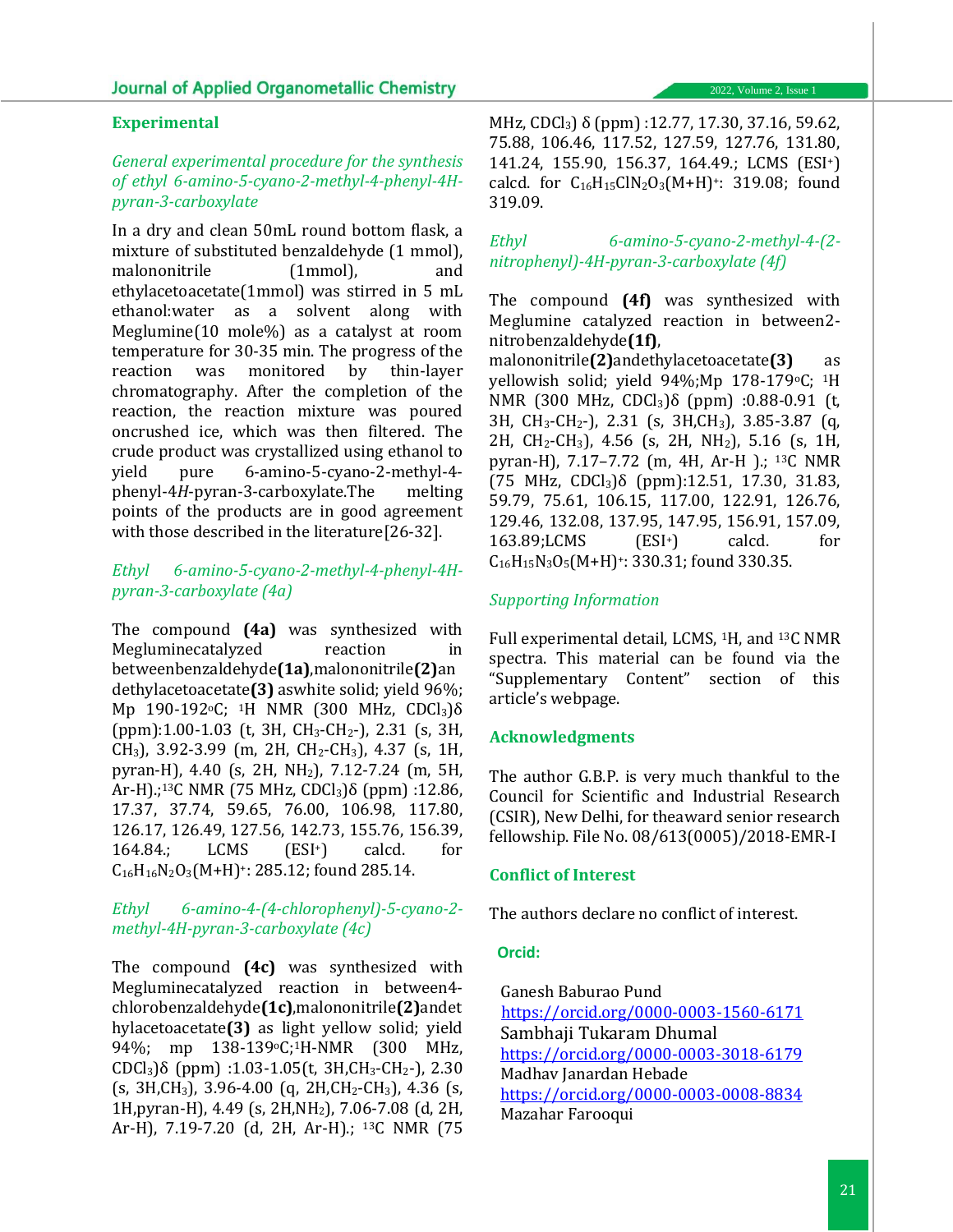<https://orcid.org/0000-0003-2236-6639> Bhagwansing Shivsing Dobhal <https://orcid.org/0000-0002-9469-3869>

#### **References**

[1]R.R. Kumar, S. Perumal, P. Senthilkumar, P. Yogeeswari, D. Sriram, *Bioorganic Med. Chem. Lett*.,**2007**, *17*,6459–6462. [\[Crossref\]](https://doi.org/10.1016/j.bmcl.2007.09.095), [\[Google](https://scholar.google.com/scholar?hl=en&as_sdt=0%2C5&q=An+atom+efficient%2C+solvent-free%2C+green+synthesis+and+antimycobacterial+evaluation+of+2-amino-6-methyl-4-aryl-8-%5B%28E%29-arylmethylidene%5D-5%2C6%2C7%2C8-tetrahydro-4H-pyrano%5B3%2C2-c%5Dpyridine)  [Scholar\]](https://scholar.google.com/scholar?hl=en&as_sdt=0%2C5&q=An+atom+efficient%2C+solvent-free%2C+green+synthesis+and+antimycobacterial+evaluation+of+2-amino-6-methyl-4-aryl-8-%5B%28E%29-arylmethylidene%5D-5%2C6%2C7%2C8-tetrahydro-4H-pyrano%5B3%2C2-c%5Dpyridine), [\[Publisher\]](https://www.sciencedirect.com/science/article/abs/pii/S0960894X07011493?via%3Dihub)

[2]D. Kumar, V.B. Reddy, S. Sharad, U. Dube, S. Kapur, *Eur. J. Med. Chem*., **2009**, *44*, 3805–3809. [\[Crossref\]](https://doi.org/10.1016/j.ejmech.2009.04.017), [\[Google Scholar\]](https://scholar.google.com/scholar?hl=en&as_sdt=0%2C5&q=A+facile+one-pot+green+synthesis+and+antibacterial+activity+of+2-amino-4H-pyrans+and+2-amino-5-oxo-5%2C6%2C7%2C8-tetrahydro-4H-chromenes&btnG=), [\[Publisher\]](https://www.sciencedirect.com/science/article/abs/pii/S0223523409002050?via%3Dihub)

[3]W. Kemnitzer, J. Drewe, S. Jiang, H. Zhang, C. Crogan-Grundy, D. Labreque, M. Bubenick, G. Attardo, R. Denis, S. Lamothe, H. Gourdeau, B. Tseng, S. Kasibhatla, S.X. Cai, *J. Med. Chem*.,**2008**, *51*,417–423. [\[Crossref\]](https://doi.org/10.1021/jm7010657), [\[Google](https://scholar.google.com/scholar?hl=en&as_sdt=0%2C5&q=Discovery+of+4-Aryl-4H-chromenes+as+a+New+Series+of+Apoptosis+Inducers+Using+a+Cell-+and+Caspase-Based+High+Throughput+Screening+Assay.+4.+Structure%E2%80%93Activity+Relationships+of+N-Alkyl+Substitut)  [Scholar\]](https://scholar.google.com/scholar?hl=en&as_sdt=0%2C5&q=Discovery+of+4-Aryl-4H-chromenes+as+a+New+Series+of+Apoptosis+Inducers+Using+a+Cell-+and+Caspase-Based+High+Throughput+Screening+Assay.+4.+Structure%E2%80%93Activity+Relationships+of+N-Alkyl+Substitut), [\[Publisher\]](https://pubs.acs.org/doi/10.1021/jm7010657)

[4]P.G. Wyatt,B.A. Coomber, D.N. Evans, T.I. Jack, H.E. Fultone, A.J. Wonacott, P. Colman, J. Varghese, *Bioorganic Med. Chem. Lett*.,**2001**,*11*, 669–673. [\[Crossref\]](https://doi.org/10.1016/S0960-%20894X(01)00019-1), [\[Google Scholar\]](https://scholar.google.com/scholar?hl=en&as_sdt=0%2C5&q=Sialidase+inhibitors+related+to+zanamivir.+Further+SAR+studies+of+4-amino-4H-pyran-2-carboxylic+acid-6-propylamides&btnG=), [\[Publisher\]](https://www.sciencedirect.com/science/article/abs/pii/S0960894X01000191)

[5]M. Kidwai, S. Saxena, M.K.R. Khan, S.S. Thukral, *Bioorganic Med. Chem. Lett*.,**2005**, *15*,4295–4298.[\[Crossref\]](https://doi.org/10.1016/j.bmcl.%202005.06.041), [\[Google Scholar\]](https://scholar.google.co.in/scholar?q=Aqua+mediated+synthesis+of+substituted+2-amino-4H-chromenes+and+in+vitro+study+as+antibacterial+agents&hl=en), [\[Publisher\]](https://www.sciencedirect.com/science/article/abs/pii/S0960894X05008139?via%3Dihub)

[6]L. Moafi, S. Ahadi, A. Bazgir, *Tetrahedron Lett*.,**2010**, *51*,6270–6274.[\[Crossref\]](https://doi.org/10.1016/j.tetlet.%202010.09.090), [\[Google](https://scholar.google.co.in/scholar?hl=en&as_sdt=0%2C5&q=New+HA+14-1+analogues%3A+synthesis+of+2-amino-4-cyano-4H-chromenes&btnG=)  [Scholar\]](https://scholar.google.co.in/scholar?hl=en&as_sdt=0%2C5&q=New+HA+14-1+analogues%3A+synthesis+of+2-amino-4-cyano-4H-chromenes&btnG=), [\[Publisher\]](https://www.sciencedirect.com/science/article/abs/pii/S0040403910016862)

[7]M.G. Dekamin, M. Eslami, A. Maleki, *Tetrahedron*,**2013**, *69*,1074–1085.[\[Crossref\]](https://doi.org/10.1016/j.tet.%202012.11.068), [\[Google Scholar\]](https://scholar.google.co.in/scholar?q=Potassium+phthalimide-N-oxyl:+a+novel,+efficient,+and+simple+organocatalyst+for+the+one-pot+three-component+synthesis+of+various+2-amino-4H-chromene+derivatives+in+water&hl=en), [\[Publisher\]](https://www.sciencedirect.com/science/article/abs/pii/S0040402012017863)

[8]C.B. Sangani, D.C. Mungra, M.P. Patel, R.G. Patel, *Chinese Chem. Lett*.,**2012**,*23*, 57–60.

[\[Crossref\]](https://doi.org/10.1016/j.cclet.2011.09.012), [\[Google Scholar\]](https://scholar.google.co.in/scholar?q=Chinese+Chem.+Lett.,2012,23,+57%E2%80%9360&hl=en&as_sdt=0&as_vis=1&oi=scholart), [\[Publisher\]](https://www.sciencedirect.com/science/article/abs/pii/S1001841711002610)

[9]A. El Hattak, S. Izzaouihda, Z. Rouifi, F. Benhiba, S. Tabti, A. Djedouani, N. Komiha, H. Abou El Makarim, R. Touzani, H. Oudda, I. Warad, A. Zarrouk, *Chem. Data Collect*.,**2021**, *32*, 100655.[\[Crossref\]](https://doi.org/10.1016/j.cdc.2021.100655), [\[Google Scholar\]](https://scholar.google.co.in/scholar?hl=en&as_sdt=0%2C5&q=Anti-corrosion+performance+of+pyran-2-one+derivatives+for+mild+steel+in+acidic+medium%3A+Electrochemical+and+theoretical+study&btnG=), [\[Publisher\]](https://www.sciencedirect.com/science/article/abs/pii/S2405830021000100?via%3Dihub)

[10] E. Abdel, A. Hafez, M.H.Elnagdi,*Heterocycles*,**1987**,*26*,903–

907.[\[Crossref\]](doi:%2010.3987/R-1987-04-0899), [\[Google Scholar\]](https://scholar.google.co.in/scholar?hl=en&as_sdt=0%2C5&q=Nitriles+in+Heterocyclic+Synthesis%3A+Synthesis+of+Some+New+Pyridine%2C+Pyridazine%2C+and+Pyrimidine+Derivatives&btnG=), [\[Publisher\]](https://www.heterocycles.jp/newlibrary/payments/form/11870/PDF)

[11] S. Amirnejat, A. Nosrati, R. Peymanfar, S. Javanshir, *Res. Chem. Intermed*.,**2020**, *46*, 3683– 3701.[\[Crossref\]](https://doi.org/10.1007/s11164-020-04168-x), [\[Google Scholar\]](https://scholar.google.co.in/scholar?hl=en&as_sdt=0%2C5&q=Synthesis+and+antibacterial+study+of+2-amino-4H-pyrans+and+pyrans+annulated+heterocycles+catalyzed+by+sulfated+polysaccharide-coated+BaFe12O19+nanoparticles&btnG=), [\[Publisher\]](https://link.springer.com/article/10.1007/s11164-020-04168-x)

[12] S.S. Ramadoss, H. Kiyani, H. Mansoor,*Iran. J. Chem. Chem. Eng*.,2017, 36,19–26.[\[Crossref\]](https://link.springer.com/article/10.1007/s11164-020-04168-x), [Google Scholar], [Publisher] [13] B. Maleki, S. Sheikh, *Org. Prep. Proced. Int*.,**2015**, *47*, 368–378. [\[Crossref\]](https://doi.org/10.1080/00304948.2015.1066647), [\[Google Scholar\]](https://scholar.google.com/scholar?hl=en&as_sdt=0%2C5&q=One-pot+Synthesis+of+2-Amino-2-chromene+and+2-Amino-3-cyano-4H-pyran+Derivatives+Promoted+by+Potassium+Fluoride&btnG=), [\[Publisher\]](https://www.tandfonline.com/doi/abs/10.1080/00304948.2015.1066647?journalCode=uopp20)

[14] N. Seshu Babu, N. Pasha, K.T. Venkateswara Rao, P.S. Sai Prasad, N. Lingaiah, *Tetrahedron Lett*.,**2008**, *49*, 2730–2733. [\[Crossref\]](https://doi.org/10.1016/j.tetlet.2008.02.154), [\[Google Scholar\]](https://scholar.google.com/scholar?hl=en&as_sdt=0%2C5&q=A+heterogeneous+strong+basic+Mg%2FLa+mixed+oxide+catalyst+for+efficient+synthesis+of+polyfunctionalized+pyrans&btnG=), [\[Publisher\]](https://www.sciencedirect.com/science/article/abs/pii/S0040403908004024?via%3Dihub)

[15] Y. Peng, G. Song, F. Huang, *Monatshefte fur* 

*Chemie*,**2005**, *136*,727–731.[\[Crossref\]](https://doi.org/10.1007/s00706-004-0270-y), [\[Google](https://scholar.google.co.in/scholar?q=Tetramethylguanidine-%5Bbmim%5D%5BBF4%5D.+An+Efficient+and+Recyclable+Catalytic+System+for+One-Pot+Synthesis+of+4H-Pyrans&hl=en)  [Scholar\]](https://scholar.google.co.in/scholar?q=Tetramethylguanidine-%5Bbmim%5D%5BBF4%5D.+An+Efficient+and+Recyclable+Catalytic+System+for+One-Pot+Synthesis+of+4H-Pyrans&hl=en), [\[Publisher\]](https://link.springer.com/article/10.1007/s00706-004-0270-y)

[16] H. Kiyani, F. Ghorbani, *J. Saudi Chem. Soc*.,**2014**, *18*, 689–701.[\[Crossref\]](https://doi.org/10.1007/s00706-004-0270-y), [\[Google](https://scholar.google.co.in/scholar?hl=en&as_sdt=0%2C5&q=Potassium+phthalimide+promoted+green+multicomponent+tandem+synthesis+of+2-amino-4H-chromenes+and+6-amino-4H-pyran-3-carboxylates&btnG=)  [Scholar\]](https://scholar.google.co.in/scholar?hl=en&as_sdt=0%2C5&q=Potassium+phthalimide+promoted+green+multicomponent+tandem+synthesis+of+2-amino-4H-chromenes+and+6-amino-4H-pyran-3-carboxylates&btnG=), [\[Publisher\]](https://www.sciencedirect.com/science/article/pii/S1319610314000350?via%3Dihub)

[17] A. Magyar, Z. Hell,*Green Process. Synth*.,**2018**, *7*,316–322.[\[Crossref\]](https://doi.org/10.1515/gps-2017-0083), [\[Google](https://scholar.google.com/scholar?hl=en&as_sdt=0%2C5&q=One-pot%2C+three-component%2C+selective+synthesis+of+the+polyfunctionalized+4H-pyran+and+4H-benzo%5Bb%5Dpyran+derivatives+in+the+presence+of+a+highly+efficient+molecular+sieve-supported+zinc+catalyst&)  [Scholar\]](https://scholar.google.com/scholar?hl=en&as_sdt=0%2C5&q=One-pot%2C+three-component%2C+selective+synthesis+of+the+polyfunctionalized+4H-pyran+and+4H-benzo%5Bb%5Dpyran+derivatives+in+the+presence+of+a+highly+efficient+molecular+sieve-supported+zinc+catalyst&), [\[Publisher\]](https://www.degruyter.com/document/doi/10.1515/gps-2017-0083/html)

[18] A. Molla, S. Hussain, *RSC Adv*., **2016**, *6*,5491–5502.[\[Crossref\]](https://doi.org/10.1039/c5ra21969h), [\[Google Scholar\]](https://scholar.google.com/scholar?hl=en&as_sdt=0%2C5&q=Base+free+synthesis+of+iron+oxide+supported+on+boron+nitride+for+the+construction+of+highly+functionalized+pyrans+and+spirooxindoles%E2%80%A0&btnG=), [\[Publisher\]](https://pubs.rsc.org/en/content/articlelanding/2016/RA/C5RA21969H)

[19] E.A. Mostafa, T.K. Khatab, *Org. Chem. An Indian J. Res*.,**2018**, *14*, 2–7.

[Crossref], [Google Scholar], [Publisher]

[20] S.S. Mansoor, K. Logaiya, K. Aswin, P.N. Sudhan,*J. Taibah Univ. Sci*.,**2015**, *9*,213–226.

[\[Crossref\]](https://doi.org/10.1016/j.jtusci.2014.09.008), [\[Google Scholar\]](https://scholar.google.com/scholar?hl=en&as_sdt=0%2C5&q=An+appropriate+one-pot+synthesis+of+3%2C4-dihydropyrano%5Bc%5Dchromenes+and+6-amino-5-cyano-4-aryl-2-methyl-4H-pyrans+with+thiourea+dioxide+as+an+efficient%2C+reusable+organic+catalyst+in+aqueous+medi), [\[Publisher\]](https://www.tandfonline.com/doi/full/10.1016/j.jtusci.2014.09.008)

[21] U.R. Pratap, D.V. Jawale, P.D. Netankar, R.A.Mane, *Tetrahedron Lett*., **2011**,*52*, 5817– 5819.[\[Crossref\],](https://doi.org/10.1016/j.tetlet.2011.08.135) [\[Google Scholar\]](https://scholar.google.com/scholar?hl=en&as_sdt=0%2C5&q=Baker%E2%80%99s+yeast+catalyzed+one-pot+three-component+synthesis+of+polyfunctionalized+4H-pyrans&btnG=), [\[Publisher\]](https://www.sciencedirect.com/science/article/abs/pii/S0040403911014626?via%3Dihub)

[22] M.J. Hebade, R.D. Kamble, S.V. Hese, P.P. Mogle, A.N. Ambhore, S.N. Kadam, B.S. Dawane, *Phosphorus, Sulfur Silicon Relat. Elem*.,**2016**, *191*, 1155–1159.[\[Crossref\]](https://doi.org/10.1080/10426507.2016.1149851), [\[Google Scholar\]](https://scholar.google.com/scholar?hl=en&as_sdt=0%2C5&q=A+rapid%2C+mild%2C+and+efficient+method+for+C-5+iodination%2Fthiocyanation+of+2-aminothiazoles&btnG=), [\[Publisher\]](https://www.tandfonline.com/doi/full/10.1080/10426507.2016.1149851)

[23] S.N. Kadam, A.N. Ambhore, M.J. Hebade, R.D. Kamble, S.V. Hese, M.V. Gaikwad, P.D. Gavhane, B.S. Dawane, *Synlett*,**2018**, *29*, 1902–

1908.[\[Crossref\]](https://doi.org/10.1055/s-0037-1609553), [\[Google Scholar\]](https://scholar.google.com/scholar?hl=en&as_sdt=0%2C5&q=Metal-Free+One-Pot+Chemoselective+Thiocyanation+of+Imidazothiazoles+and+2-Aminothiazoles+with+in+situ+Generated+N-Thiocyanatosuccinimide&btnG=), [\[Publisher\]](https://www.thieme-connect.de/products/ejournals/abstract/10.1055/s-0037-1609553)

[24] S.T. Dhumal, A. Deshmukh, K.R. Kharat, B.R. Sathe, R.A.Mane,*New J. Chem*., **2019**, 1–27.

[\[Crossref\]](https://doi.org/10.1039/C9NJ00377%20K.), [Google Scholar], [Publisher]

[25] M.J. Hebade, T.R. Deshmukh, S.T. Dhumal, *Synth. Commun*.,**2021**, *51*, 2510–2520.

[\[Crossref\]](https://doi.org/10.1080/00397911.2021.1939060), [\[Google Scholar\]](https://scholar.google.com/scholar?hl=en&as_sdt=0%2C5&q=Silica+supported+dodecatungstophosphoric+acid+%28DTP%2FSiO2%29%3A+An+efficient+and+recyclable+heterogeneous+catalyst+for+rapid+synthesis+of+quinoxalines&btnG=), [\[Publisher\]](https://www.tandfonline.com/doi/full/10.1080/00397911.2021.1939060) [26] P.B. Hiremath, K. Kantharaju, *ChemistrySelect*, **2020**, *5*, 1896–1906. [\[Crossref\]](https://doi.org/10.1002/slct.201904336), [\[Google Scholar\]](https://scholar.google.com/scholar?hl=en&as_sdt=0%2C5&q=An+Efficient+and+Facile+Synthesis+of+2-Amino-4H-pyrans+%26Tetrahydrobenzo%5Bb%5Dpyrans+Catalysed+by+WEMFSA+at+Room+Temperature&btnG=), [\[Publisher\]](https://chemistry-europe.onlinelibrary.wiley.com/doi/10.1002/slct.201904336)